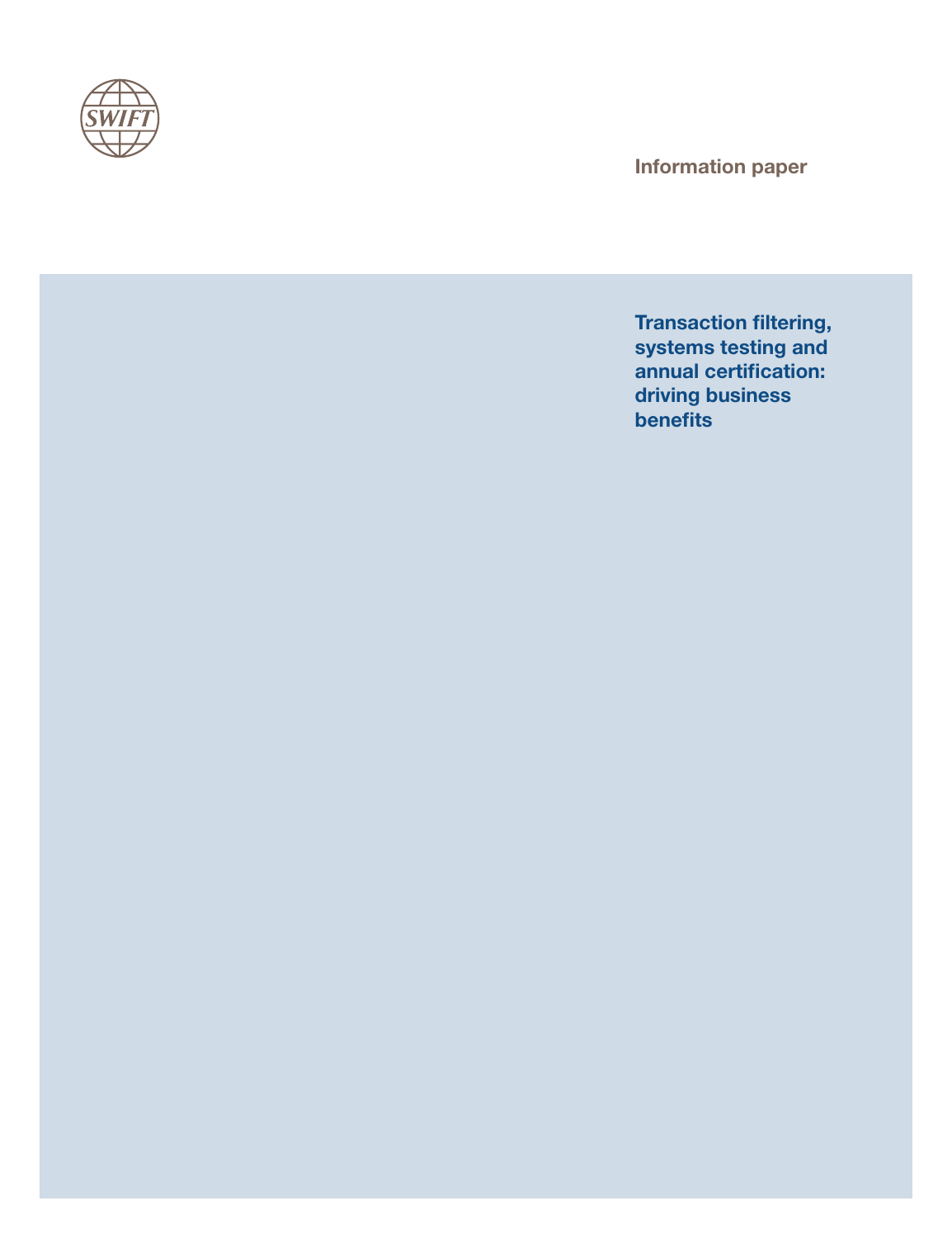The new DFS anti-terrorism transaction monitoring and filtering programme regulation has significant implications – but it also brings some interesting opportunities.

Banks operating in New York State will soon be required to comply with new regulations which require them to test, ensure and certify that their transaction monitoring and filtering programmes are operating effectively.

While many banks are already largely compliant with these requirements, others will need to amend their processes in order to comply with the new rules. This paper outlines the implications of the new rules – and why banks can view the changes as an opportunity, rather than a burden.

- Maintain an appropriate transaction monitoring programme
- Maintain a watch list filtering programme
- Perform tests and ongoing analysis to ensure that systems are working correctly
- Submit an annual board resolution or senior officer compliance finding stating that the bank's transaction monitoring and filtering programmes comply with the regulation.

Simply focusing on the new rules as a tickbox compliance exercise could result in higher costs. On the other hand, the regulation provides financial institutions with an opportunity to develop an ongoing programme of review that improves systems and processes, increases their effectiveness and creates business efficiencies.

Although the first board resolutions or compliance findings are not due until 15 April 2018, the regulation comes into effect on 1 January 2017. As such, banks will need to act now in order to make sure they are compliant as from that date

# **Overview of the changes**

## **The new regulation has four main components. Banks need to:**

In some cases, global banks delegate authority for testing and validation from the head office prime control function to local money laundering reporting officers (MLROs) or country heads.

While the regulation specifically applies to financial institutions operating in New York State, it has implications for banks headquartered in other markets. The new rules could also indicate the direction which other regulators may take in the future.

In order to meet the DFS certification requirements, banks will need to have appropriate testing and validation procedures in place for their transaction monitoring and watch list filtering programmes. Watch list filtering can refer to screening of transactions against public sanctions lists, as well as screening customers against sanctions and politically exposed persons (PEP) lists.

Testing and validation are key to an effective sanctions compliance process, providing assurance that the bank's key processes and controls are aligned to the relevant risks and the bank's risk appetite. They provide assurance that internal processes are being completed correctly, and that any weaknesses are promptly identified and remedied.

# **The local money laundering reporting officer or country heads will be responsible for the following:**

Appropriate arrangements must be in place for the regular testing of internal processes and controls.

The processes may include internal quality assurance testing, as well as thematic reviews by teams such as group compliance or risk functions.

These must take place often enough to provide the required level of assurance and manage risks in a timely manner.

A breach reporting system must be established to record breaches of internal procedures, as well as those involving a breach of legal requirements.

A programme must be in place for reviewing the depth, quality and consistency of investigations and decision-making on name matches.

Any weaknesses identified must be remediated without delay.

Independent assurance of the overall sanctions control environment will be periodically sought via group audit.

On 30 June 2016, the New York Department of Financial Services (DFS) – which supervises financial institutions and insurance companies – [announced the adoption of a](http://www.dfs.ny.gov/about/press/pr1606301.htm)  [risk-based anti-terrorism and anti](http://www.dfs.ny.gov/about/press/pr1606301.htm)[money laundering regulation.](http://www.dfs.ny.gov/about/press/pr1606301.htm)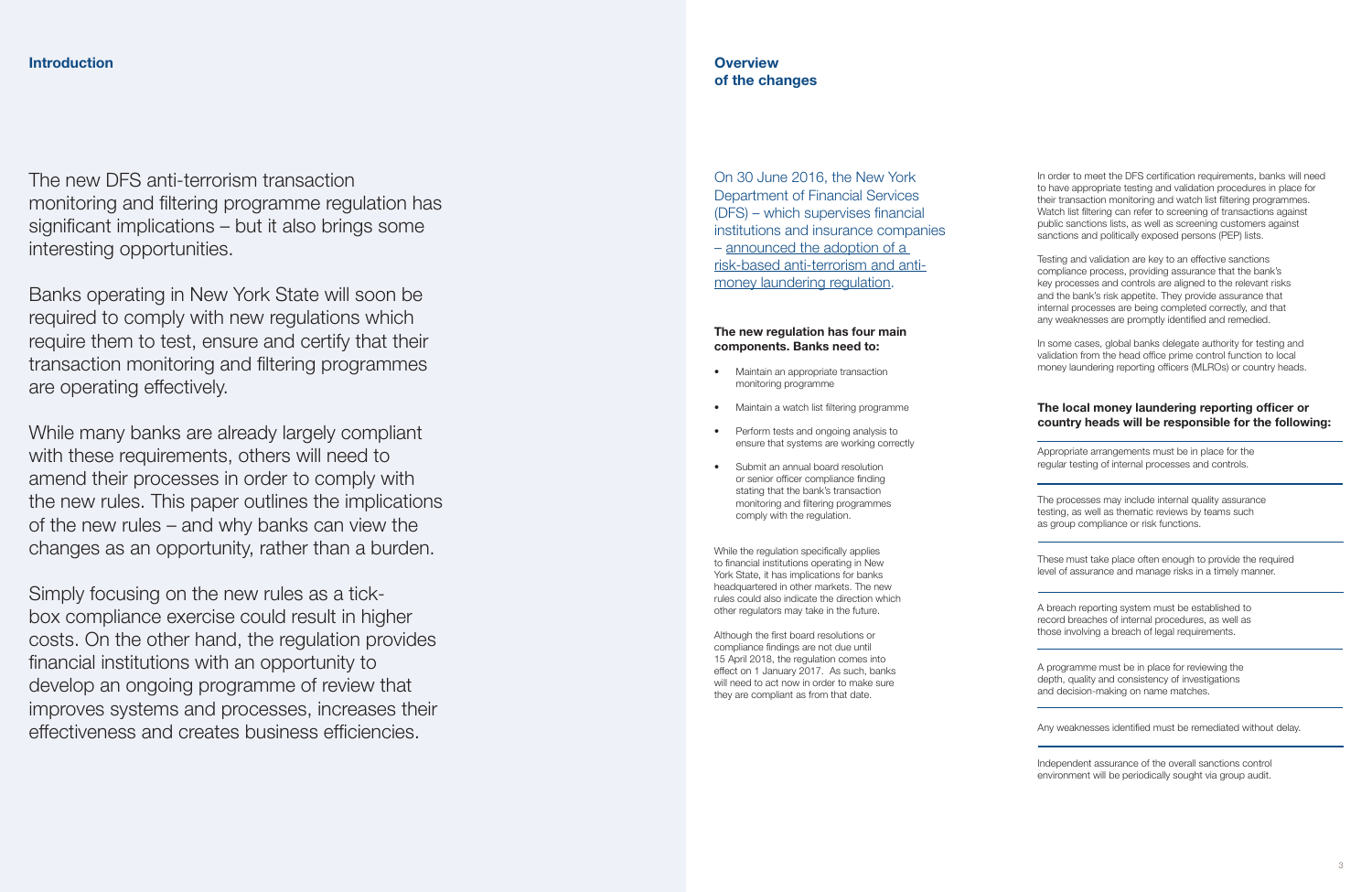While the new regulation applies to banks operating in New York State, in practice this includes branches of all large global financial institutions, as well as many mid-sized and smaller US banks. Some banks will already have some kind of programme of work in place to undertake testing and validation. For institutions without such controls in place, however, a lot more work may be needed.

The cost of complying with the regulation may also be greater for smaller firms which do not have existing expert teams. Financial institutions should take the time to test their existing systems to have evidence needed for further action. This creates the right environment for tuning and improvement plans if required and provides evidence to make the correct decisions on system upgrade or replacement.

This gives greater confidence that all necessary data has been looked at. Sanctions Testing measures effectiveness by building a multi-dimensional performance footprint of the filter. This is done using test cases constructed from dozens of name variation algorithms, designed to measure the breadth and depth of the filter's fuzzy matching capability.

With the right tools in place, banks can perform independent testing in-house, cost effectively and on a repeatable basis. Meanwhile, the new regulation affects the international banking community – and as such, a community approach is needed in response. Industry-defined standards, collaborative services and community-inspired solutions are needed to meet these complex challenges.

# **Tips for effective testing**

## **Sanctions Testing**

Banks can use SWIFT's Sanctions Testing product to test, fine tune and understand their sanctions filters and list data. Unlike tests which focus only on a subset of data, Sanctions Testing takes a comprehensive approach to assurance and coverage testing by incorporating every dimension of the relevant messages.

Each variation reveals a characteristic of the filter's behaviour, which identifies the filter's strengths and weaknesses.

They will also need to test that their filters are operating correctly, and regularly tune their filters to keep pace with evolving sanctions lists and related requirements.

This performance footprint methodology has been developed through industry consultation and best practice over a number of years and is continually evolving based on feedback from users. It provides objective measurements that can be mapped to each institution's risk appetite to provide evidence of compliance with policy. Sanctions Testing also helps banks understand the performance of their filters in relation to industry norms, enabling them to undertake targeted tuning and remediation activities as part of a continuous improvement programme. It allows for regular filter testing and tuning, with many institutions using it to perform (automated) testing each time sanctions lists change.

The detailed understanding of filter performance provided by Sanctions Testing enables banks to improve filter efficiency by identifying ways to reduce false positives, and establishes a baseline from which to measure the impact of subsequent tuning iterations on the institution's risk appetite. Detailed reporting demonstrates the impact of changes to filter settings and enables banks to document filter performance to management and overseers.

As such, Sanctions Testing gives banks the confidence needed to certify compliance with Section 504.3 of the new DFS regulation.

Although banks have long been expected to maintain transaction monitoring and watch list filtering programmes, the new regulation taps into two regulatory themes which are becoming increasingly important.

The first is about understanding how controls work and being able to demonstrate that they work correctly. The second is about senior management taking personal responsibility for the bank's systems and processes.

Many compliance systems are 'black-boxes', leaving institutions with the challenge of understanding how they operate and how parameter settings can be used to conduct maintenance and tuning over time.

In recent years, however, US regulators have begun to stipulate that financial institutions have to understand how their systems and controls actually operate. This theme also features in other jurisdictions and in the European Union's Fourth Anti-Money Laundering Directive.

In this context, banks need to know what settings are being used for their transaction, customer and PEP screening filters, and whether these are appropriate for the outcome they seek to achieve.

It also includes understanding the limits of a system and whether suitable controls are in place to mitigate those limits. For example, if a filter is not enabled to catch short single names, are there other controls in place to mitigate any associated risk?

# **Implications for banks**

# **Demonstrating compliance**

In the US – and globally – regulators regularly examine the quality and effectiveness of banks' compliance systems and processes. The concept of annual certification takes this one step further: banks are required to demonstrate that internal audits and independent testing are being carried out on a regular basis – and that senior management certifies that their transaction monitoring and filtering programmes comply with the regulation.

In order to make this certification, senior management first needs evidence of compliance. This evidence is itself the cornerstone to being able to make and assess incremental improvements to performance.

Again, regulators are increasingly focusing on the need for specific individuals within banks to take personal accountability for regulatory compliance. In the UK, for example, the Senior Managers Regime stipulates that senior directors of banks could be personally taken to court and held liable if controls are not adequate.

## **Filter testing and validation should aim to answer questions such as the following:**

- Does the system detect names which appear on the relevant sanctions lists?
- Do the system settings match the institution's compliance and risk policies and procedures?
- Are the relevant data sources (such as sanctions lists) and flows identified correctly? Are data sources accurate and complete?
- Does the system include appropriate fuzzy matching? In other words, are spelling variations, typing errors and intentional changes to obfuscate names identified?

When testing their AML and sanctions systems, banks should ask the following questions:

### **Is the testing process independent?**

Testing should be carried out independently (by a separate internal team, or an external provider) and to the level and satisfaction of senior management.

## **Does the process support continuous testing?**

Testing should be embedded in an ongoing programme of activity to ensure a continuous approach.

**Is the process repeatable?** Automated tools can minimise human error and provide repeatability.

### **Is the process comprehensive?** Banks should test all items on the relevant sanctions lists, not just a small sample.

**Does it provide insights which can drive improvements?** Testing should provide insights and understanding leading to incremental effectiveness and efficiency improvements.

#### **Does it support peer comparisons?**

Users should be able to assess how effectively their systems are performing compared to their peers' systems.

### **Does it provide the necessary evidence?**

Testing should provide reporting that can be provided to senior management and overseers as evidence.

The implications of the new DFS rules are considerable. As well as requiring greater transparency over AML and filtering systems, the regulation will result in greater downward pressure from senior management for banks to test their systems more rigorously and more regularly. Meanwhile, senior managers may look for industry comparisons in order to increase their own understanding and make sure they are aligned with their peers.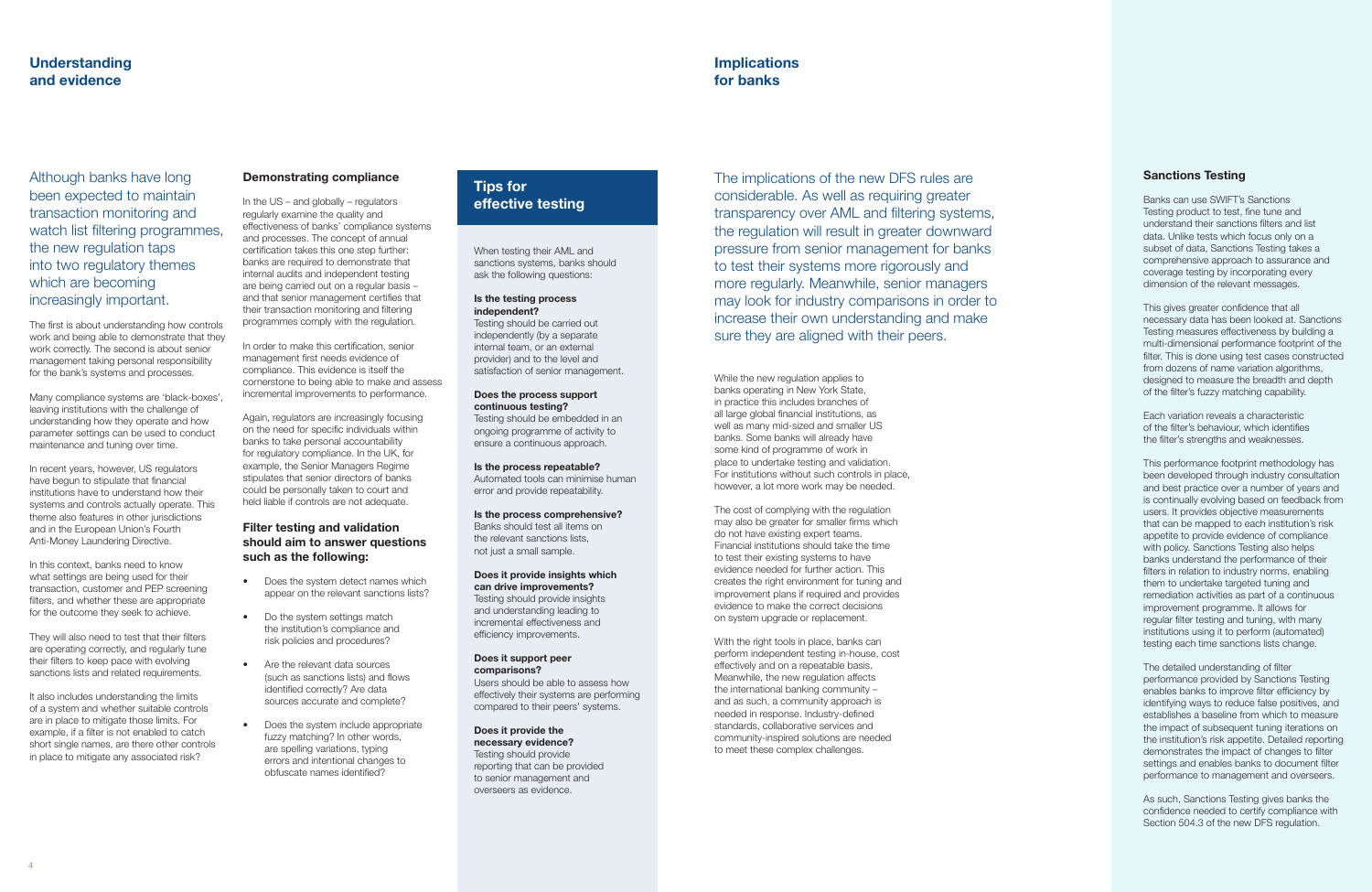

# By putting proper processes in place, banks can not only comply with the new rules, but may also be able to use their systems more effectively.

The additional controls needed under the new regulation may make banks more aware of what their systems can actually do. In practical terms, banks may be able to tune their systems more effectively. Banks may also be able to reduce the number of false positives or erroneous alerts coming out of their AML and filtering systems, leading to more efficient and effective processes.

As well as understanding their systems more clearly, banks will need to document how their systems work. This could have the effect of strengthening banks' overall compliance regimes, leading to greater confidence when undergoing regulatory examinations.

## **Regular reviews**

While the certification element of the new rules is an annual requirement, compliance controls may need to be reviewed more often than once a year. Issues can arise during the course of a year. If these are not identified promptly, banks may not have time to address the issues before they need to re-certify their compliance.

Many financial institutions already choose to undergo testing on a monthly basis or even weekly basis. Rather than creating more work, this can enable banks to catch and fix issues straight away, avoiding the costs and time burden which can arise when a backlog of issues occurs.

Complying with any new regulation takes time

and resources.

However, the new DFS rules should not be approached simply as a costly compliance exercise. By taking the time to understand the opportunities, banks may be able to improve the effectiveness of their existing systems and processes.

This, in turn, may lead to business efficiencies and, where justifiable, a reduction in operational

costs.

Banks should also be aware that they will need to address the new rules promptly in order to meet the compliance deadlines. Independent experts such as SWIFT may be able to provide support during this exercise.

For information on how SWIFT can help, please contact [Sanctions.Testing@swift.com.](mailto:Sanctions.Testing%40swift.com.?subject=)

#### **Sanctions Testing**

Banks can use SWIFT's Sanctions Testing service to test, fine tune and understand their sanctions filters. As such, Sanctions Testing gives banks the confidence needed to certify compliance with Section 504.3 of the new regulation.

#### **Sanctions Screening**

Sanctions Screening, SWIFT's transaction screening solution, combines a best-in-class filter with a comprehensive database of sanctions lists which is updated automatically. Sanction Screening is tested using Sanctions Testing, giving banks additional transparency as well as the benefits of high-quality assessment reporting.

#### **Payments Data Quality**

Using SWIFT's new Payments Data Quality service, banks can validate that the originator and beneficiary information in their payments messages is correct. As well as helping with straight-through processing, this also increases the efficiency of the filter.

# **Annual certification**

Banks may also be able to derive business benefits from the new requirements. If testing and certification is viewed solely from an audit perspective, meeting the requirements will be a sunk cost: the exercise will provide no additional benefit, while creating a time-consuming annual programme of work.

A better approach may be to regard the new DFS rules as a business opportunity.

This could involve combining the audit with a review cycle which looks at certification requirements together with operational and process efficiencies.

Banks which take this approach may be able to drive efficiency while auditing, strengthening and improving controls. This could lead to greater system transparency, better compliance outcomes and justifiable operational efficiencies which may lead to lower operational costs.

With the new DFS rules finalised, banks will need to begin the compliance process promptly.

# **Act now**



Although the first board resolutions and compliance findings are not due until 2018, these will relate to the previous year – so banks will need to have everything in place by early 2017.

The following SWIFT products can help banks to comply with the new DFS requirements:

# **SWIFT products**